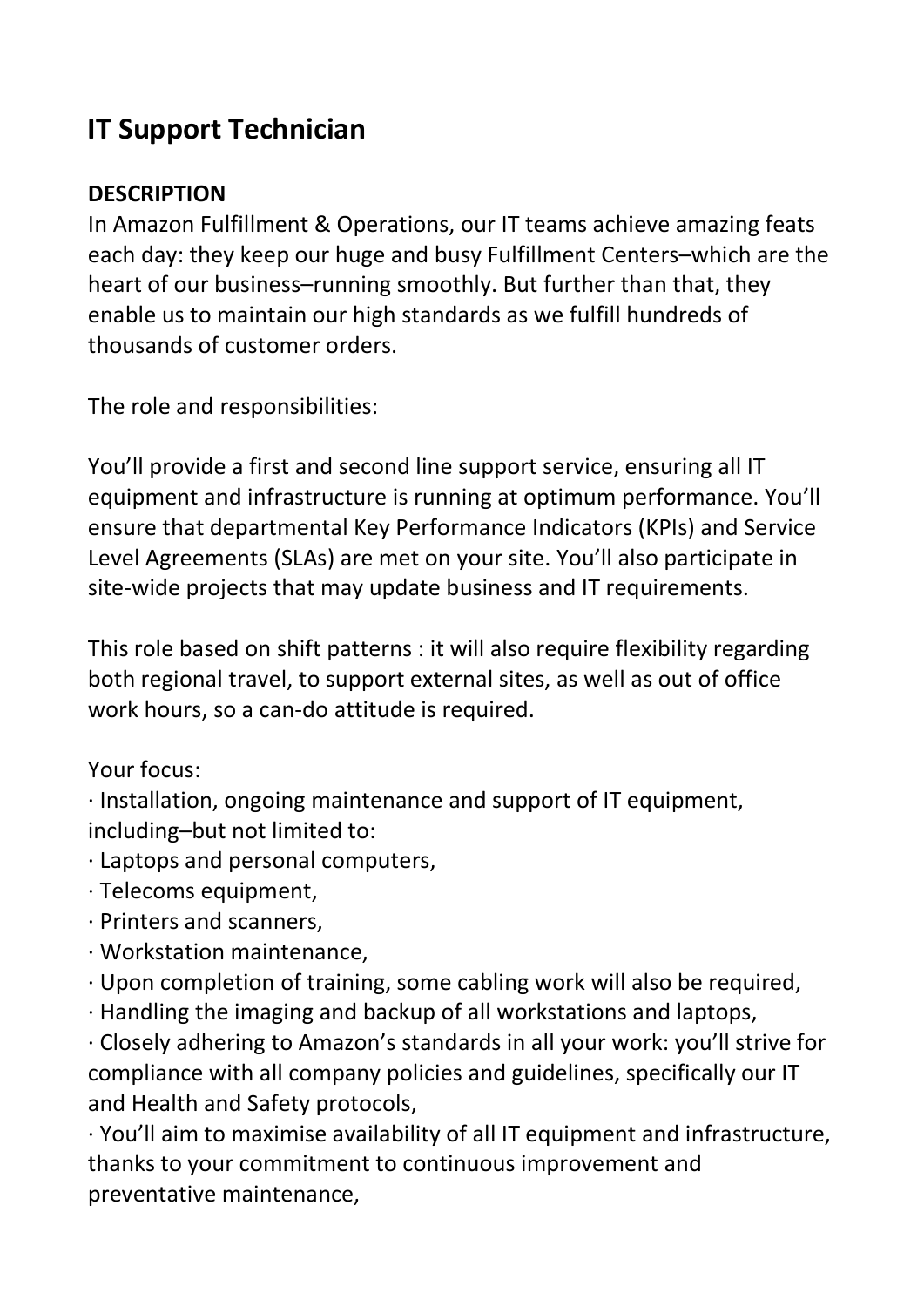· Continuous pursuit of greater equipment efficiency, alongside cost reductions,

· You'll deliver an great level of service and support to your customer base,

· You'll carry out change management requests as required, which will necessitate out of hours work,

· You'll liaise with contractors and external suppliers, to clearly communicate technical issues and uphold Amazon's standards,

· Provide information technology support and/or input to site-wide and team projects and initiatives,

· You'll conduct trials and testing of all equipment, on behalf of your endusers,

· Proactive management of assets and inventory: you'll run checks and audits in line with industry standards and processes, including Return Merchandise Authorization (RMA),

· Provide IT support to senior engineers as required, including some out of hours commitments.

## BASIC QUALIFICATIONS

· An solid, in-depth understanding of both computer software and hardware: you have experience in MS Windows System and Linux/Unix support,

· 2 years prior technical, IT support is highly favourable, in a logistics environment,

· Fluent understanding of English (both verbal and written): you're able to communicate technical information to non-technical audiences,

· Solid sense of customer service: you have a solid record of professional customer-facing skills,

· Solid proficiency in methodical problem-solving, alongside analytical skills,

· All-round team player: you keep others informed of anything that contributes to the performance of the team, the department, or the company at large,

· Agile: able to prioritize and re-prioritize in a complex, ever-growing environment,